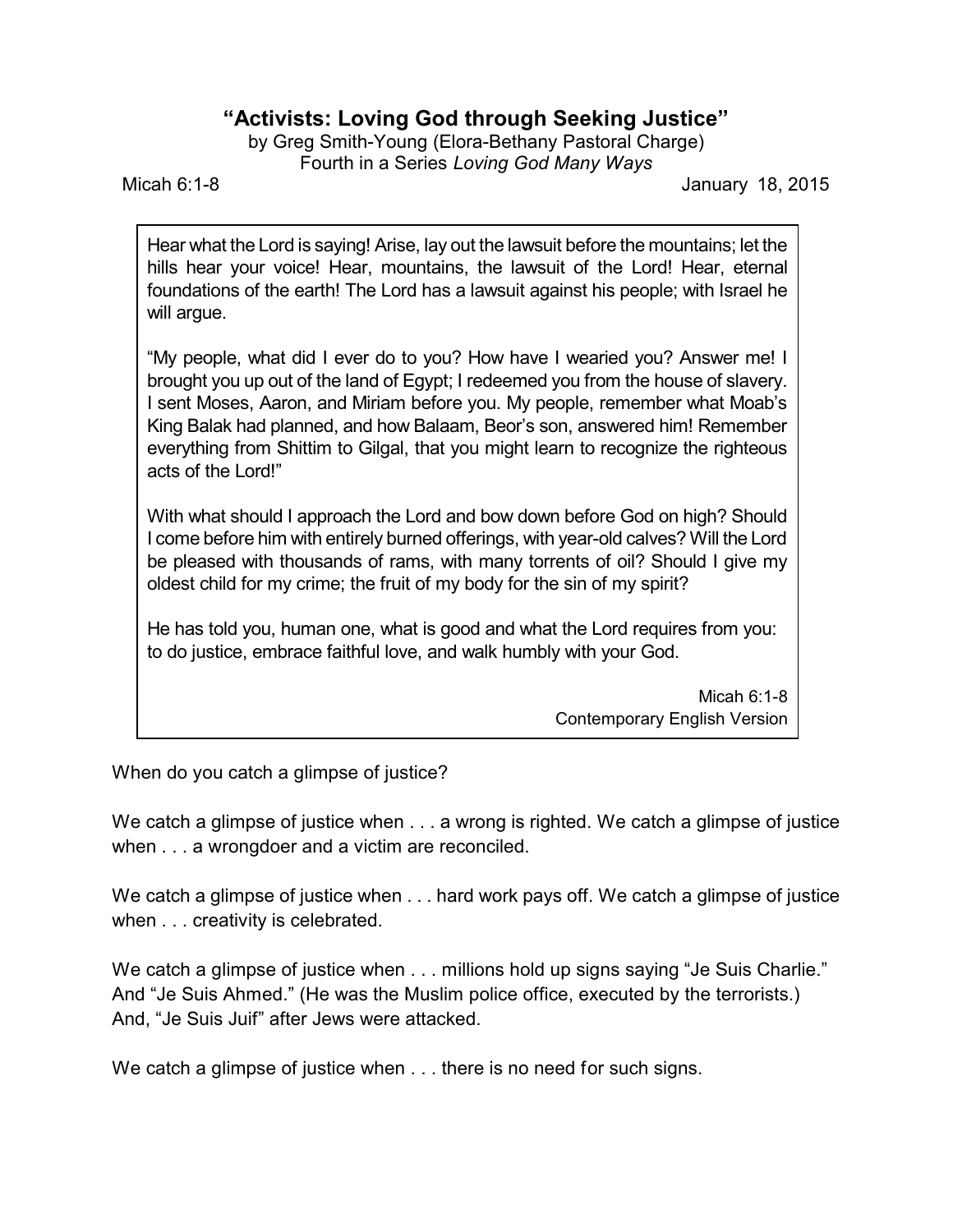We catch a glimpse of justice when . . . the planet breathes deeply, and trees wave grandly, and all creation smiles contented. We catch a glimpse of justice when . . . tables are full and abundance shared, water is clean and thirst quenched. We catch a glimpse of justice when . . . there is a big party, and everyone is wanted, and invited, and welcomed.

We catch a glimpse of justice when  $\ldots$  we experience the heartbeat of God.

II

If we are going to follow Jesus, we have to embrace his love for justice. It's not an option! Jesus is bringing to life the fullness of God' shalom peace. Peace can only be, where there is justice.

Jesus calls all of us to this. And some among us, he really fires up!

In the fall, we began celebrating different ways we love God. Gary Thomas calls these "Spiritual Pathways." I've listed them in your Sunday News.<sup>1</sup>

> **Caregivers Traditionalists Activists Contemplatives** Ascetics **Enthusiasts** Intellectuals **Naturalists Sensates**

Each of us will be drawn to some pathways more than others. At the back of the sanctuary, you'll find a short questionnaire that can help you clarify your pathways.

- **Traditionalists** love God with our ancestors.
- **Activists** love God by confronting injustice.
- **Contemplatives** love God through adoration.
- **Ascetics** love God in solitude and simplicity.
- **Enthusiasts** love God by engaging mystery and celebration.
- **Intellectuals** love God with their minds.
- **Naturalists** love God outdoors.
- **Sensates** love God by engaging their senses.

<sup>1</sup> Gary Thomas, Sacred Pathways: Discover Your Soul's Path to God revised edition (Grand Rapids: Zondervan, 2010). Here are short definitions of each.

**Caregivers** love God by caring for others.

I've changed the order Thomas presents them, to fit my planned order for this series.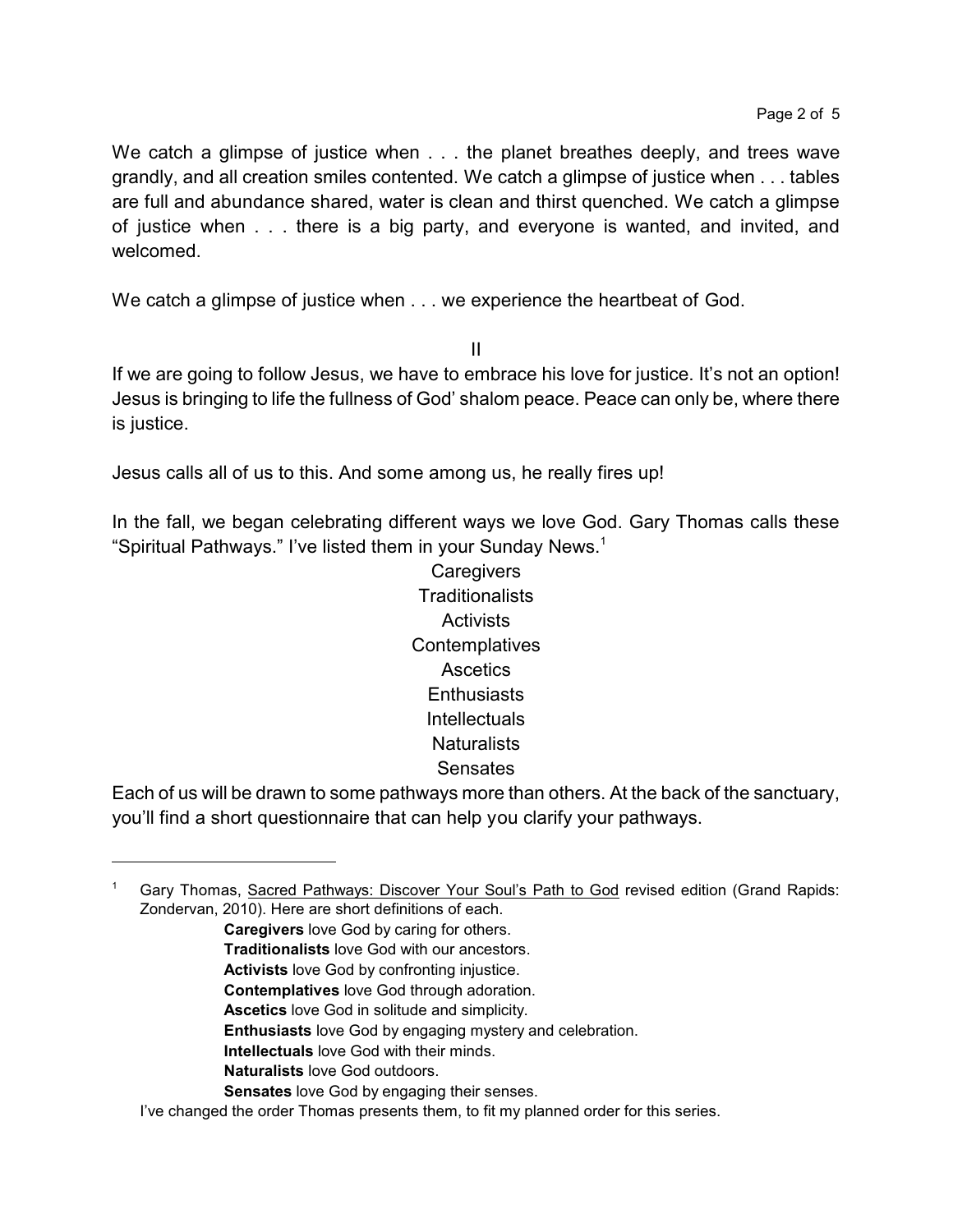For some, a primary way they love God is through seeking justice. Today is about these "Activists." They are drawn to speak openly and clearly about what God is for. And to speak openly and clearly about what God is against.<sup>2</sup> Activists are prophetic like Micah, whom we heard from today.

III

Micah sets it up like a courtroom. God is suing God's People for breach of covenant. For the jury, God calls the heights of mountains and depths of earth. God presents the evidence. God has gone beyond the call of duty: bringing Israel out of slavery, calling up Moses, Miriam and Aaron to lead them, thwarting the schemes of enemies like Balak and Balaam, and leading them into the land of promise. It was all God's gift, pure and abundant and joyful grace, from the Lord for God's People.

How did they say thanks? They played around at religion, instead of living faithfully with God. They built a government, an economy, a military, a society like everyone else's, when they were made to live God's ways. You know about income inequality, and spending scandals, and family breakdown.<sup>3</sup> These did not start with us! They had those problems in spades.

What can we do then, to say thanks to God? They give a list of increasingly spectacular and sacrificial gifts, hoping to settle the case before the verdict.

"You know what God wants," says the prophet. "Do justice. Love with kindness. Walk with God, humbly."

Justice is when everything is in place, to make community flourish and lives rejoice. With eyes opened by God, Micah the prophet looked around, and prophets today look around, and see so much injustice.

Activists chase after justice for their love of God.

IV

Of course, when you're chasing something, you can easily stumble. As with all the spiritual pathways, Activists face pitfalls. Let me give you three which Activists need to watch out for.

<sup>&</sup>lt;sup>2</sup> Scot McKnight, <u>One.Life</u> (Grand Rapids: Zondervan, 59).

All problems Micah names.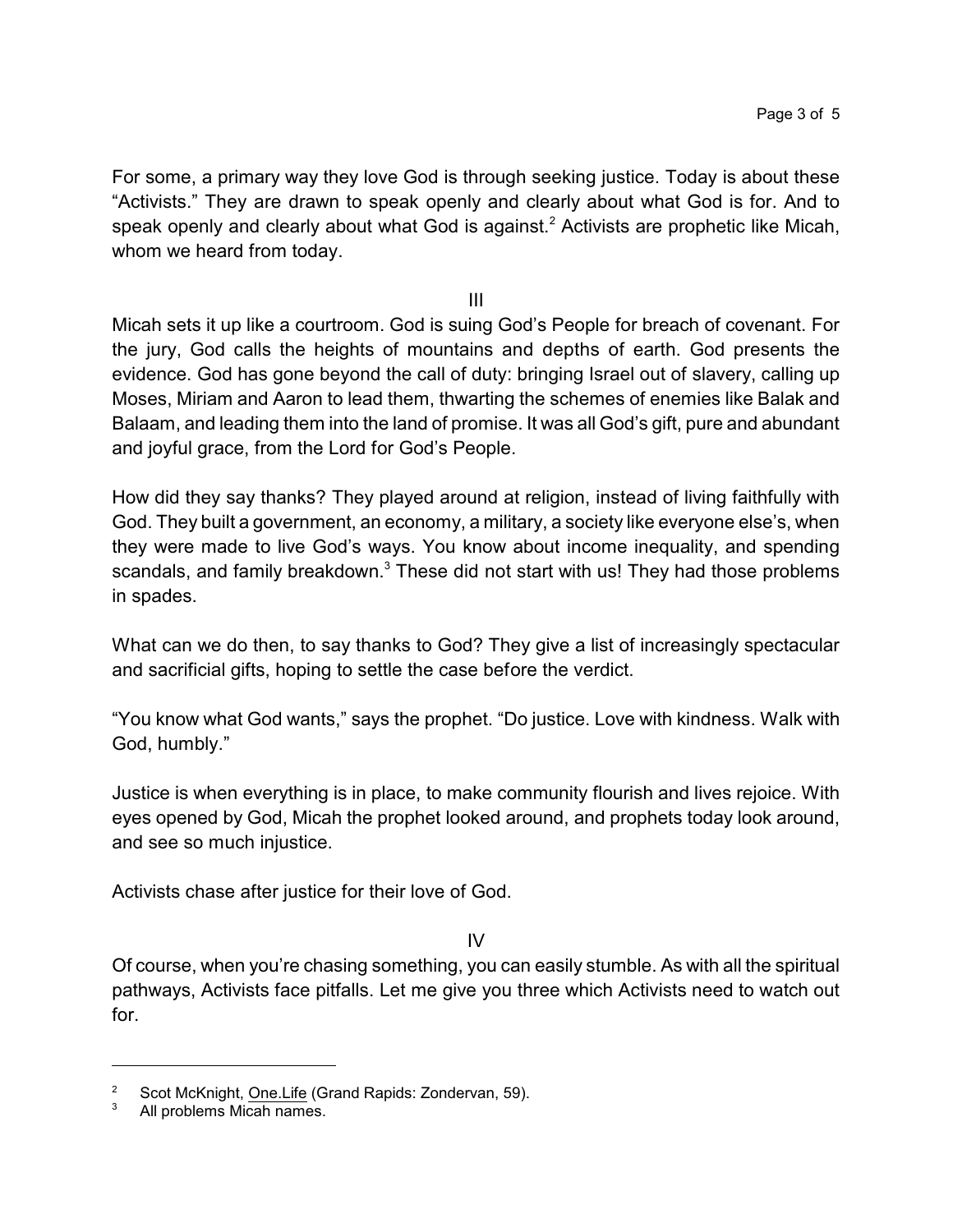First, we can become so focused on fighting what is wrong, we miss seeing what is right. Activists can have a hard time celebrating victories, because we get so used to the battle.

For instance, global poverty is a huge barrier to shalom. Do you know how fast the proportion of the world's people living in extreme poverty is growing? . . . . It isn't. It is dropping. In the past thirty years, it has dropped from 52% to 21%.<sup>4</sup> That's still a lot of people. Nonetheless, the improvement has been remarkable. Are you surprised? Most Americans don't know this; I expect it's the same for Canadians. Two out of three believe poverty is getting worse, not better. They see all the effort expended, and think there has been no change. So they despair that poverty won't end. When you see no hope for justice, you risk giving up. Injustice should lead us to weep and rage. But we need celebration too; it fuels our hope.

Another pitfall for activists. We can become judgmental toward those who don't share our passion, or our position. Why aren't others fired up like we are? What's wrong with those who disagree with us? Even when we are in sync about what we want to accomplish, such as ending poverty, we might disagree about how best to go about it. We are tempted to divide "right-thinkers" from "wrong-thinkers," and see our opponents harshly.

When Micah said what God wants, remember he listed three things. Yes, do justice. But remember the second: love kindness. Seeking justice cannot be an excuse for hardness of heart.

A third pitfall is thinking it is up to us. Activists are primed to make a difference. What keeps us going is the belief that somehow we can. That's what keeps us at it. We can make a difference. We *must* make a difference.

What's the third thing Micah tells us God wants? Seek justice. Love kindness. And . . . walk humbly. Humbly. Even when we're sure we're right, we might be wrong. Humbly. Our best efforts will often bear little fruit. And the thing that we are half-hearted about might yield the greatest harvest. Humbly. It's not all up to us. Go make a difference. But humbly. Because you know it is God working through you who makes the difference.

 $\vee$ 

If "Activism" is one of your spiritual pathways, how can you grow and nurture your spirit

The data in this paragraph comes from "Global Poverty Is on the Decline, But Almost No One Believes It" by the Barna Group (April 29, 2014). [www.barna.org/barna-update/culture/668-global-poverty-is-on-the-decline-but-almost-no-one-believes-it](https://www.barna.org/barna-update/culture/668-global-poverty-is-on-the-decline-but-almost-no-one-believes-it)